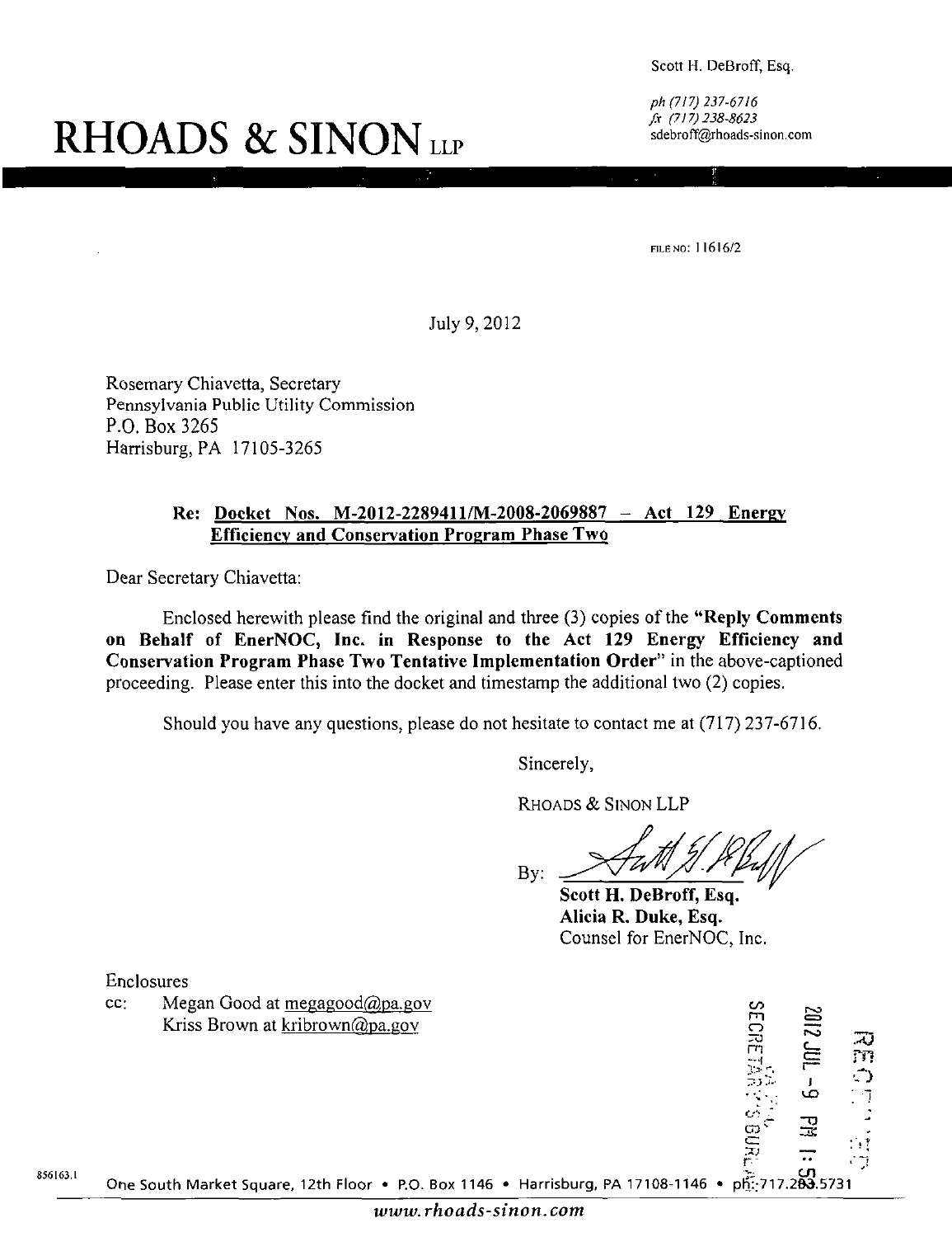# **COMMONWEALTH OF PENNSYLVANIA PENNSYLVANIA PUBLIC UTILITY COMMISSION**

# **ACT 129 ENERGY EFFICIENCY AND CONSERVATION PROGRAM PHASE TWO**

**Docket No. M-2012-2289411 Docket No. M-2008-2069887** 

### **REPLY COMMENTS ON BEHALF OF ENERNOC, INC. IN RESPONSE TO THE ACT 129 ENERGY EFFICIENCY AND CONSERVATION PROGRAM PHASE TWO TENTATIVE IMPLEMENTATION ORDER**



#### **Scott H. DeBroff, Esquire Alicia R. Duke, Esquire**  Rhoads & Sinon LLP One South Market Square P.O. Box 1146 Harrisburg, PA 17108-1146

Tel: (717) 237-6716 Fax: (717) 260-4416 eMail: sdebroff(@,rhoads-sinon.com aduke@rhoads-sinon.com

Dated: July 9, 2012 Counsel for EnerNOC, Inc.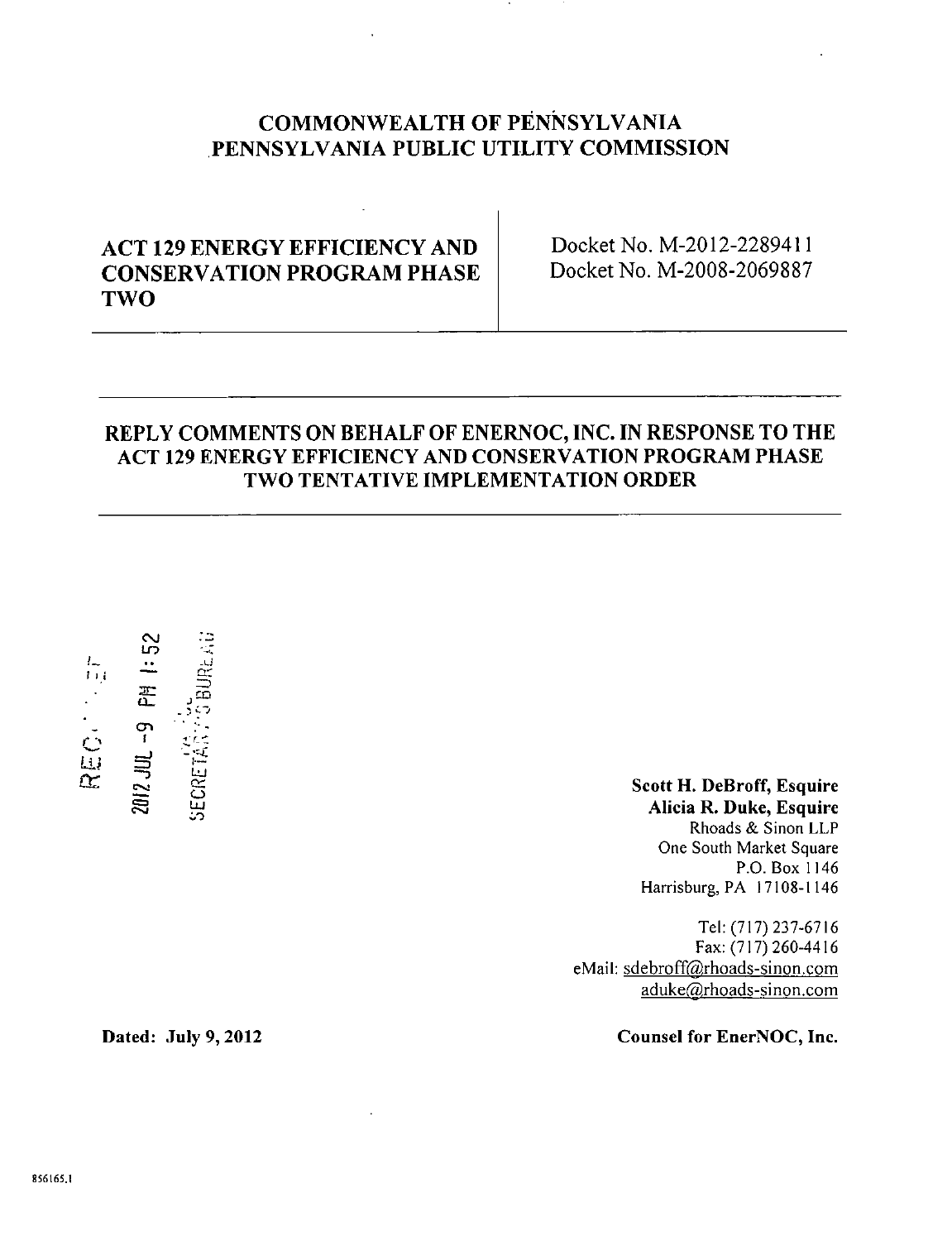# **COMMONWEALTH OF PENNSYLVANIA PENNSYLVANIA PUBLIC UTILITY COMMISSION**

# **A C T 129 ENERGY EFFICIENCY AND CONSERVATION PROGRAM PHASE T WO**

Docket No. M-2012-2289411 Docket No. M-2008-2069887

### **REPLY COMMENTS ON BEHALF OF ENERNOC, INC. IN RESPONSE TO THE ACT 129 ENERGY EFFICIENCY AND CONSERVATION PROGRAM PHASE TWO TENTATIVE IMPLEMENTATION ORDER**

AND NOW COMES, EnerNOC, Inc. ("EnerNOC" ) by and through its counsel, Scott H. DeBroff, Esquire and Alicia R. Duke, Esquire, of Rhoads & Sinon LLP, for the purpose of these "Reply Comments" with respect to this proceeding before the Commonwealth of Pennsylvania Public Utility Commission ("PUC" or the "Commission") pursuant to 52 Pa. Code §§ 5.71-5.74. In support of this docket, EnerNOC avers the following:

1. EnerNOC is a leading provider of clean and intelligent energy management applications and services for the smart grid, which include comprehensive demand response and energy efficiency applications and services. EnerNOC manages a demand response (DR) portfolio of over 8,000 MW from over 5,300 commercial, institutional, and industrial end-use customers across more than 12,500 sites. EnerNOC actively participates in a range of capacity, energy, and ancillary services markets, and is an active Aggregator of Retail Customers (ARC) in the demand response programs of ISO New England, the New York ISO, ERCOT and PJM. In addition, EnerNOC partners with utilities both inside ISO/RTO regions and in traditionally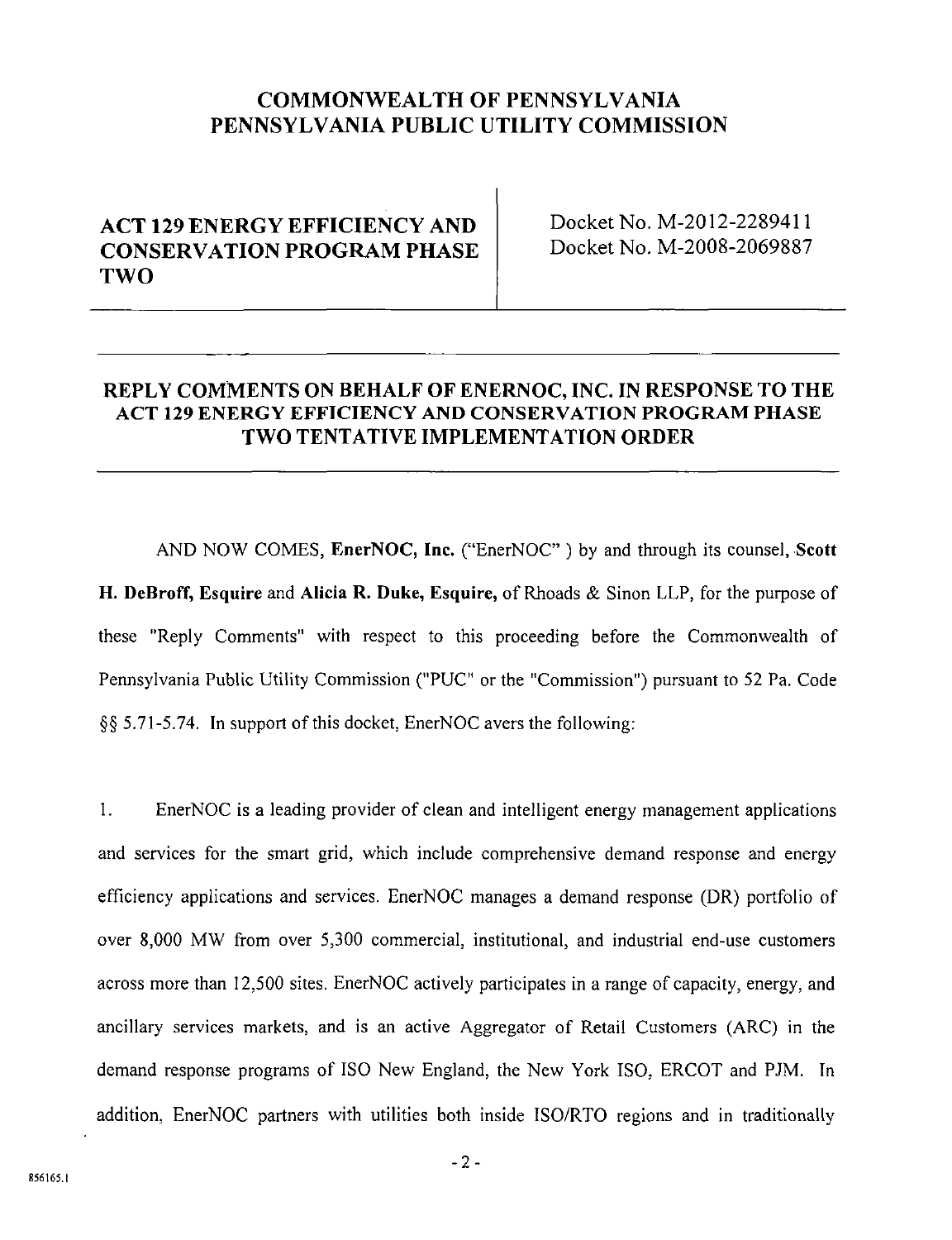regulated utility territories to provide cost-effective and reliable demand-side management services to utilities and their customers.

2. EnerNOC operates specifically in the Commonwealth of Pennsylvania as a Conservation Services Provider (CSP). As a CSP, EnerNOC provides commercial, industrial and institutional organizations with demand response and energy efficiency services. By letter dated July 2, 2009, the PUC approved EnerNOC's Application to register as an Act 129 Conservation Services Provider.

3. EnerNOC has participated in the other related Act 129 proceedings before this Commission. EnerNOC participated as a party in all of the Energy Efficiency and Conservation (EE&C) Plan proceedings for each Pennsylvania investor owned utility.

4. On March 1, 2012, the Commission issued a Secretarial Letter seeking Comments on a number of important topics that are instrumental in designing and implementing any future phase of the EE&C Program.

5. On April 17, 2012, EnerNOC filed Comments in response to the Act 129 Energy Efficiency and Conservation Program Phase Two Secretarial Letter.

6. On May 11, 2012, the Commission entered a Tentative Implementation Order seeking Comments on the evaluation of the EE&C Program, the proposed additional required incremental reductions in consumption and the proposals addressing the design and implementation of the next round of EE&C Programs.

- 3 -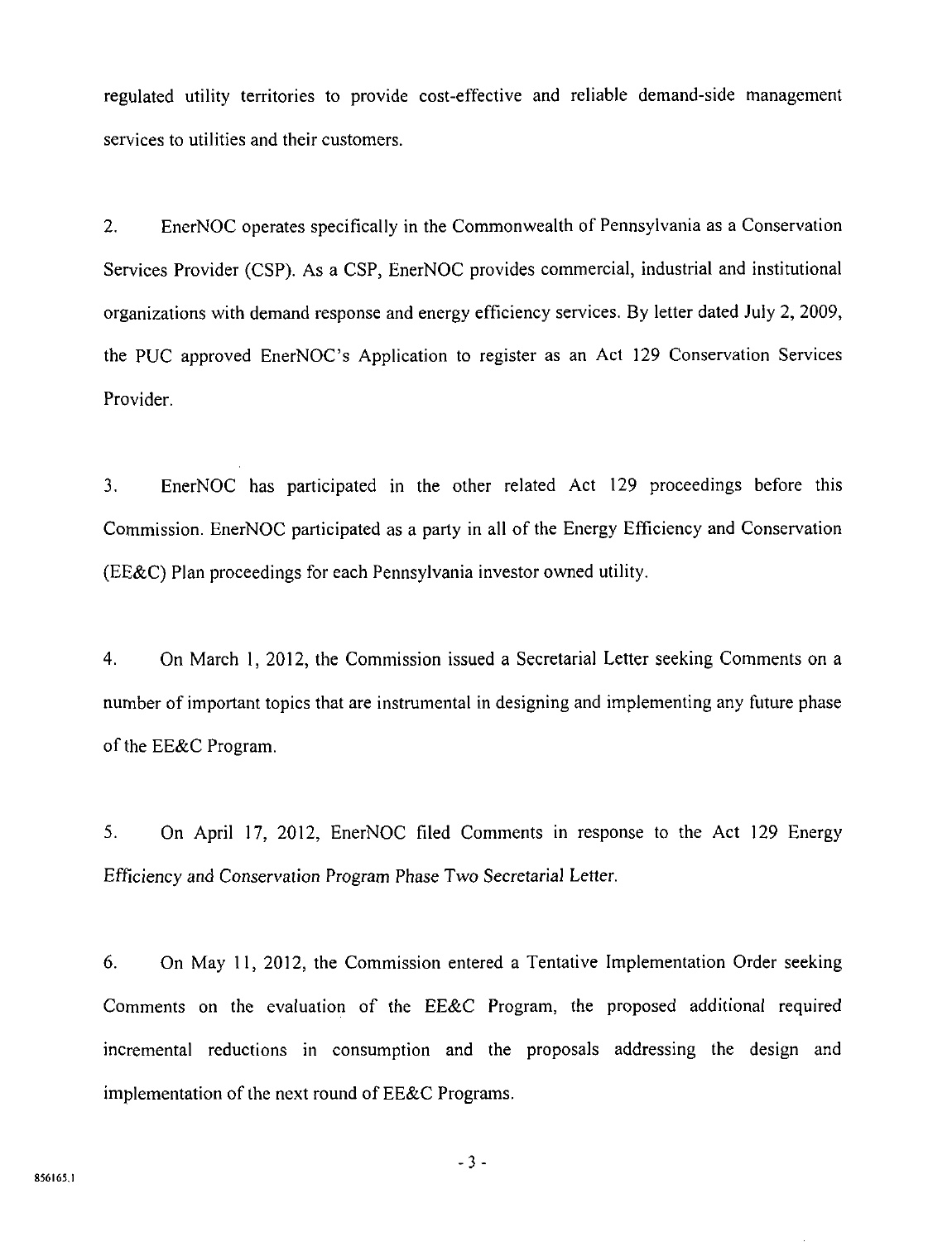7. On June 25, 2012, EnerNOC filed Comments in response to the issues presented in the Tentative Implementation Order.

8. EnerNOC would like to submit the following Reply Comments in response to the issues presented in the Tentative Implementation Order.

9. EnerNOC's counsel and parties to whom all correspondence and pleadings in this docket

should be directed to are:

**SCOTT H. DEBROFF, ESQUIRE ALICIA R. DUKE, ESQUIRE**  RHOADS & SINON LLP ONE SOUTH MARKET SOUARE P.O. Box 1146 HARRISBURG, PA 17108-1146

TEL: (717)237-6716 FAX:(717)260-4416 EMAIL: SDEBROFF@RHOADS-SINON.COM EMAIL: ADUKE@RHOADS-SINON.COM

# **AARON BREIDENBAUGH**

DIRECTOR OF REGULATORY AFFAIRS ENERNOC, INC. 101 FEDERAL STREET, SUITE 1100 BOSTON, MA 02110

TEL: (617)224-9918 FAX: (857)221-9418 EMAIL: ABREIDENBAUGH@ENERNOC.COM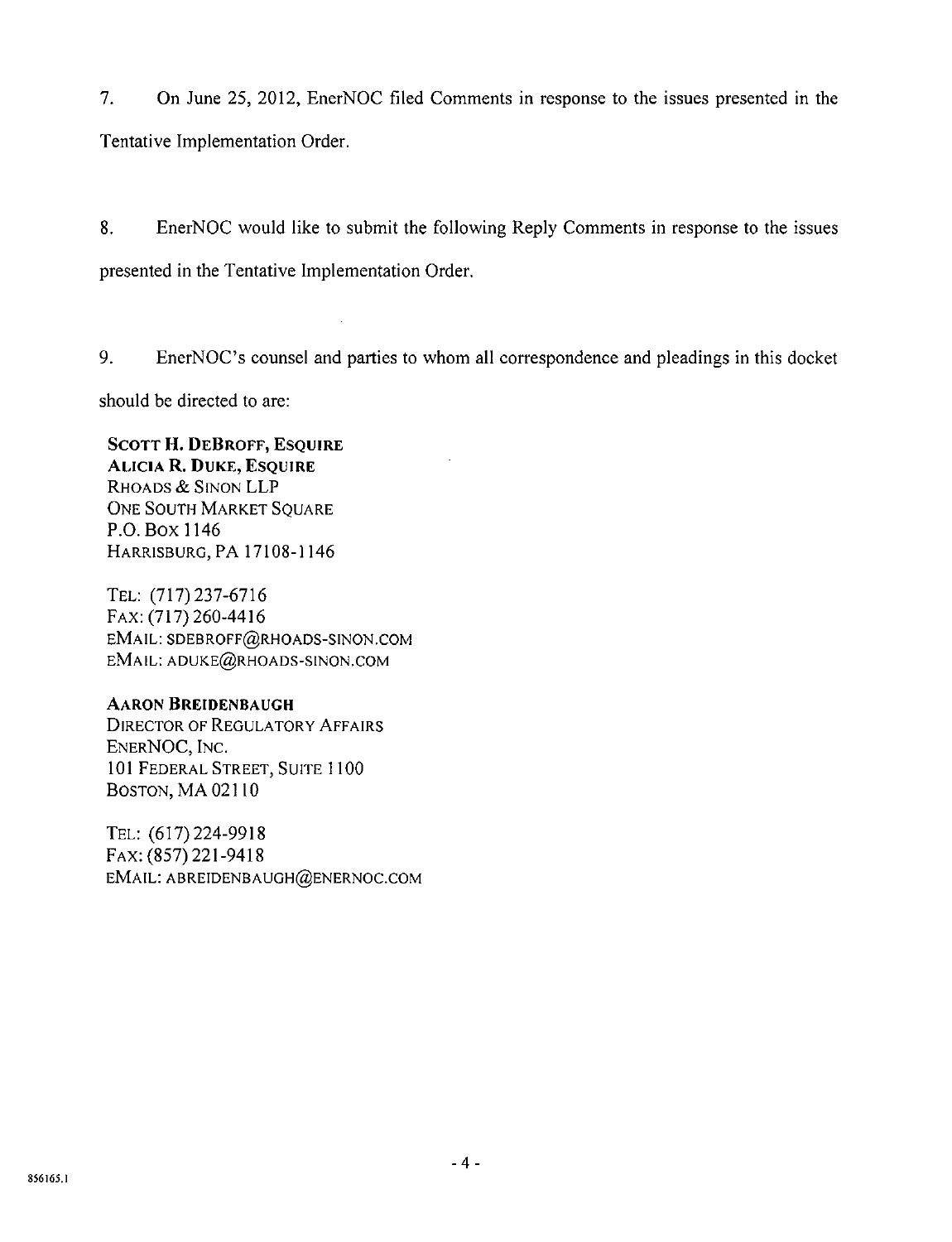#### REPLY COMMENTS TO THE ACT 129 ENERGY EFFICIENCY & CONSERVATION PROGRAM PHASE TWO TENTATIVE IMPLEMENTATION ORDER

EnerNOC respectfully submits these Reply Comments in response to the Commission's Tentative Implementation Order in the above-referenced dockets. EnerNOC has reviewed the initial comments submitted by other parties and believes it is important for the following comments to be included in this proceeding for the Commission's review.

On June 29, 2012, EnerNOC filed comments to the Act 129 Phase II TRC Test Tentative Order in dockets M-2012-2300653 and M-2009-2108601. EnerNOC offered those comments to enhance the framework of the proposed TRC test to ensure that demand response resources in the Commonwealth will be assessed appropriately in the future phases of Act 129. On pages 28- 29 of the Proposed TRC Test Order it stated that demand response was addressed in the Energy Efficiency and Conservation Program Tentative Implementation Order and therefore, "comments pertaining to demand response programs inclusion in Phase II, although also a TRC-related issue, should be provided for in the Phase II proceeding." EnerNOC believes its comments about the TRC test are relevant to both proceedings since they both impact the planning for Phase II of Act 129. Included in Appendix A, as part of these Reply Comments, are pages 5-14 of the comments EnerNOC previously filed in the Act 129 Phase II TRC Test Tentative Order proceeding. EnerNOC believes that it is important these comments are also part of the Phase II Implementation Order proceeding because the enhancements to the TRC test EnerNOC is proposing for assessing the cost-effectiveness of the demand response programs will show that these programs are even more cost-effective then the Commission is anticipating, thus providing further support for why these programs merit continuation as required by Act 129.

- 5 -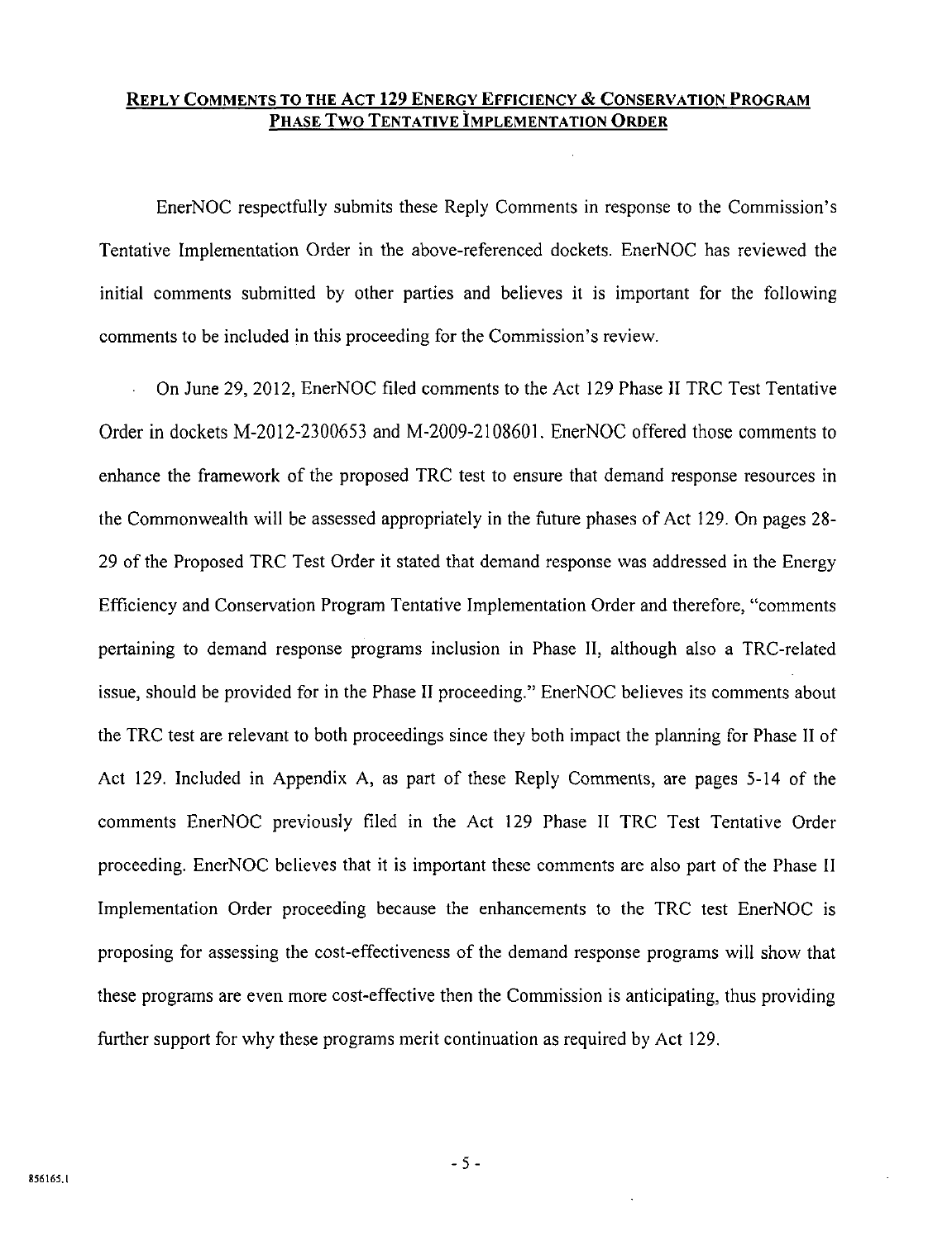EnerNOC appreciates the opportunity to comment on Phase Two of the Energy Efficiency and Conservation Programs. EnerNOC believes for all the reasons it has previously stated in this proceeding that the demand response programs are necessary to include in Phase II of Act 129 and will be beneficial to Pennsylvania electric customers.

 $\ddot{\phantom{1}}$ 

 $\ddot{\phantom{a}}$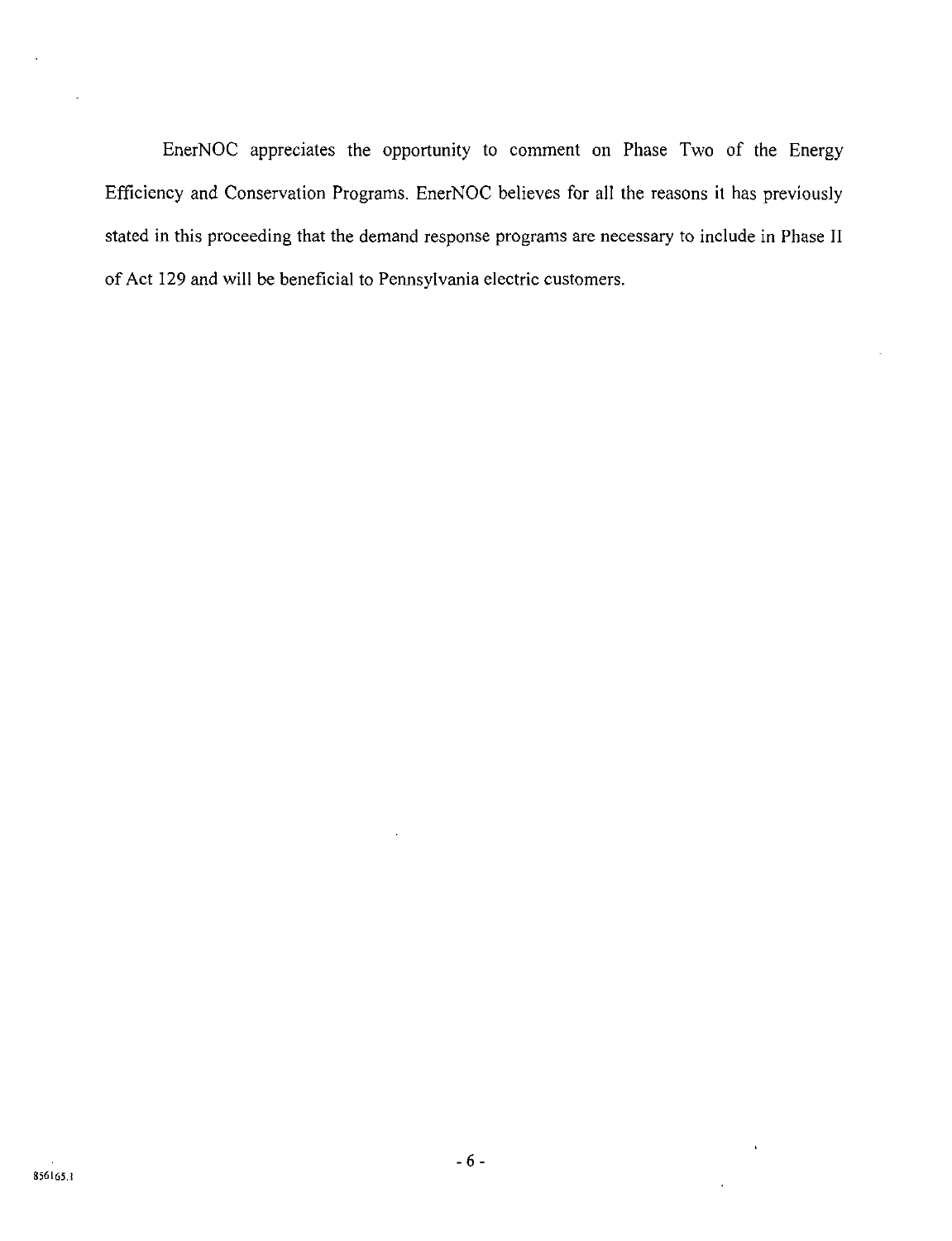WHEREFORE, EnerNOC, Inc. respectfully requests that the Pennsylvania Public Utility Commission enter these Reply Comments to the May 11, 2012 Tentative Implementation Order in this proceeding into the record. We look forward to participating in the process going forward and contributing our experience and expertise. Thank you again for the opportunity to comment on this important matter.

FIECEN CD

 $H_{\rm H}$  9 2012 PA PUBLIC UTILITY COMMISSION

**DATED: JULY 9,2012** 

Respectfully submitted,

21. Jakif Bv:

**SCOTT H. DEBROFF, ESQUIRE ALICIA R. DUKE, ESQUIRE**  RHOADS & SINON LLP ONE SOUTH MARKET SQUARE P.O. Box 1146 HARRISBURG, PA 17108-1146

TEL: (717)237-6716 FAX: (717) 260-4416 EMAIL: sdebroff@rhoads-sinon.com EMAIL: aduke@rhoads-sinon.com

**COUNSEL FOR ENERNOC, INC.**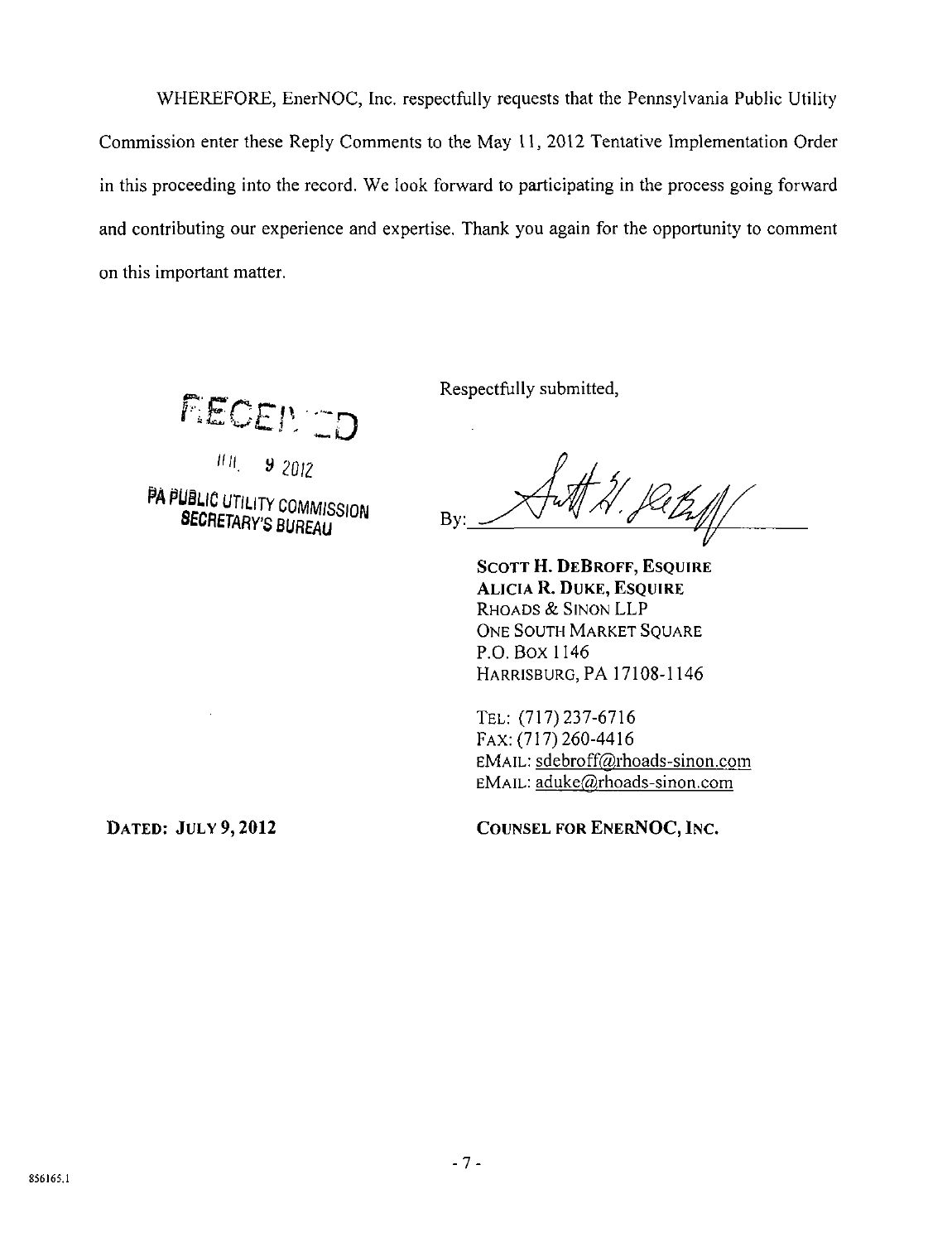

# **Pages 5-14 of EnerNOC's Act 129 Phase II TRC Test**

# **Tentative Order Comments**

# **Dockets M-2012-2300653 and M-2009-2108601**

cr. m o m i  $\tilde{\mathbf{m}}$ **cr**   $\rightarrow$ cn CO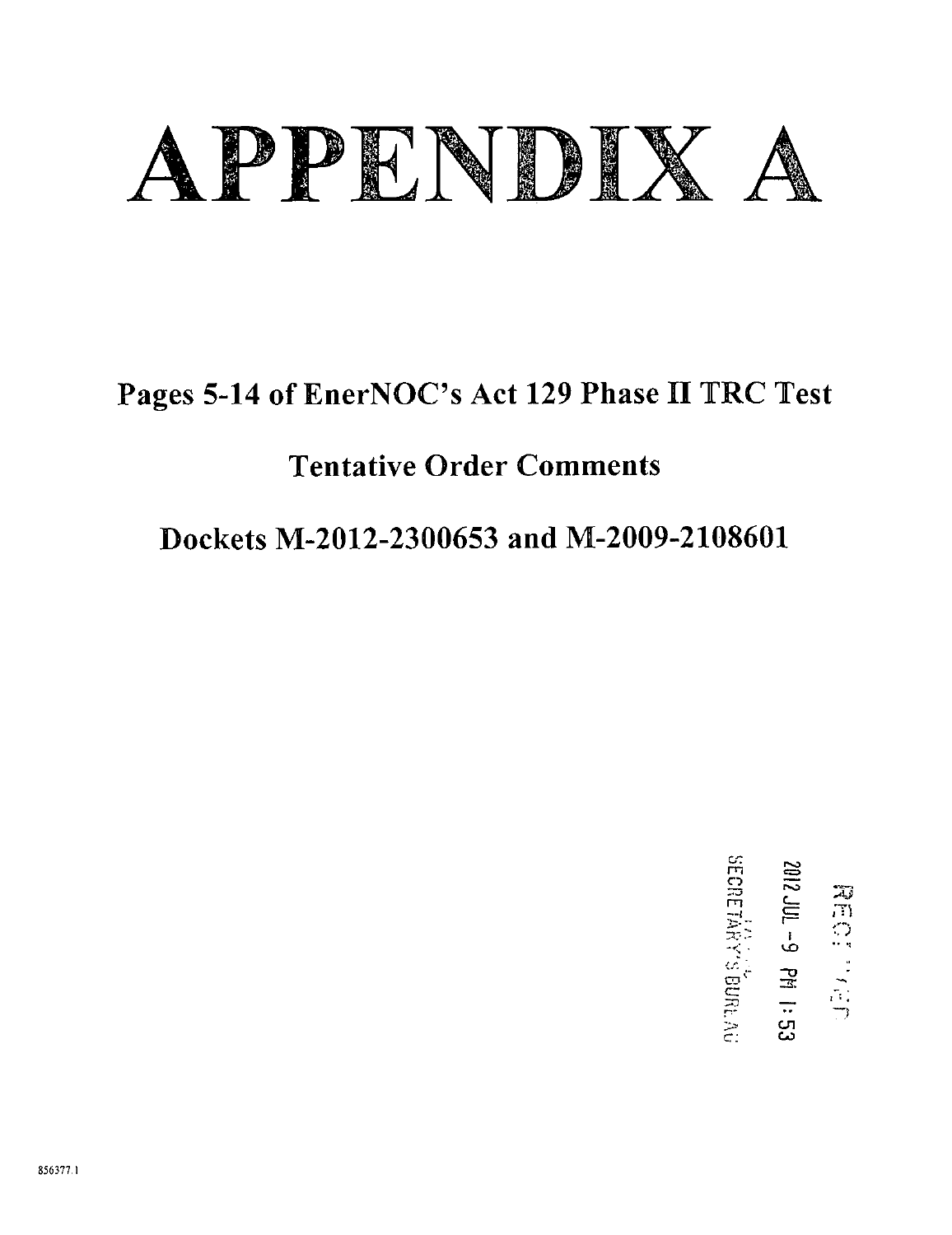#### **COMMENTS TO THE PROPOSED 2012 PA TRC TEST FOR PHASE 11**

#### **I. Introduction**

EnerNOC respectfully submits these Comments in response to the Commission's Draft Order in the above-referenced dockets. EnerNOC applauds the Commission for developing a well-thought out and largely relevant framework for conducting Act 129 Phase Two costeffectiveness analyses. EnerNOC offers these comments in order to enhance that framework and ensure that all energy efficiency and demand response resources' in the Commonwealth will be assessed appropriately as we look to the future.

While the demand-side management (DSM) industry has had long-established costeffectiveness screening methods and tools to evaluate energy efficiency and legacy load management programs, these tools have not been enhanced to handle the unique features of contemporary demand response programs. As such, there are several elements of the existing Act 129 TRC framework that simply undervalue the contributions made by demand response (DR) programs. As a result of not including these elements, many of the Phase One DR programs considered by EDCs at some point for a Phase Two effort will simply not be costeffective and thus will be eliminated from further consideration. EnerNOC has identified the following elements of the draft TRC order that should be re-assessed by the Commission prior to finalizing the Order:

- Timeframe consideration for assessing cost-effectiveness of DR programs
- Appropriate accounting of avoided T&D costs in assessing cost-effectiveness of EE&C programs
- Treatment of customer incentives in the TRC calculations of DR programs
- Inclusion of capacity benefits from future PJM auctions

- 5 -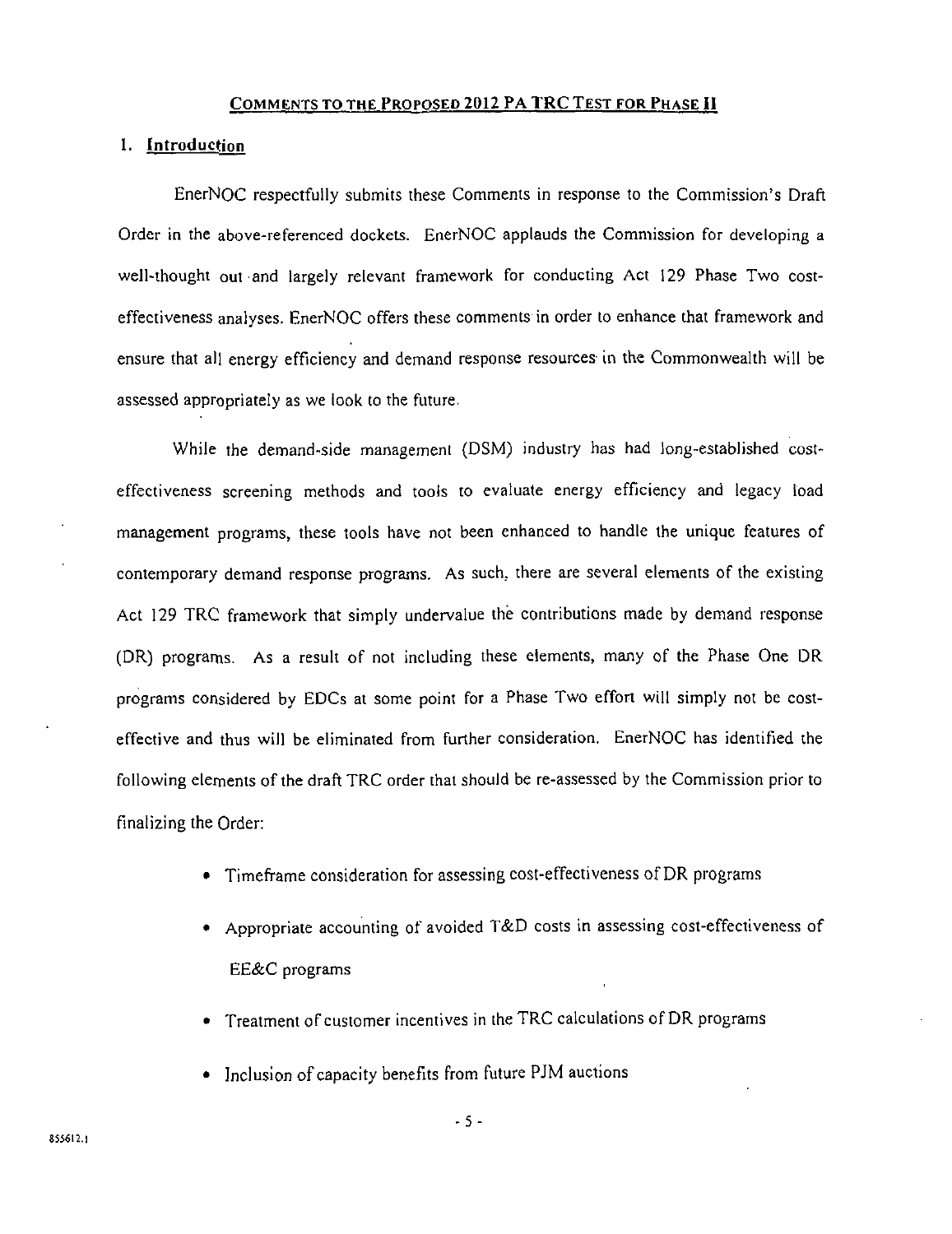#### **2. Analysis Timeframe**

EnerNOC has conducted its own analyses regarding the cost-effectiveness of DR programs in Pennsylvania drawing on data submitted as part of the original EDC Act 129 filings for Phase One. Our analysis was limited to commercial and industrial (C&I) DR programs, since C&I programs are the focus of EnerNOC's implementation efforts and thus best reflect our knowledge and expertise. In this part of the analysis, we considered the potential continuation of Phase One DR programs through the proposed Phase Two time period of 2013-2015. Table 1 summarizes the results of our analysis.

| EDC.                        | Program                                                              | 2009 | 2010 | 2011 | 2012 | 2013 | 2014    | 2015 |
|-----------------------------|----------------------------------------------------------------------|------|------|------|------|------|---------|------|
| PECO                        | DR Aggregator<br>Contracts                                           | 0.00 | 1.02 | 0.69 | 0.84 | 0.89 | 0.94    | 0.99 |
| <b>PPL</b>                  | Load<br>Curtailment<br>Program                                       | 0.00 | 0.00 | 0.00 | 2.37 | 2.37 | 2.37    | 2.37 |
| Duquesne<br>Power and Light | <b>Curtailable Load</b><br>Program                                   | 0.00 | 3.45 | 4.70 | 5.34 | 5.34 | 5.34    | 5.34 |
| West Penn<br>Power          | Customer Load<br>Response and<br>Customer<br>Resources DR<br>Program | 0.00 | 0.27 | 2.42 | 0.35 | 0.35 | 0.35    | 0.35 |
| Overall                     |                                                                      | 0.00 | 0.98 | 0.68 | 1.23 | 1.27 | $-1.32$ | 1.37 |

**Table 1: DR Program TRCs with Program Ramp-Up** 

The results indicate that as DR programs ramp up, they tend to become more cost-effective. As more participants are recruited, fewer implementation costs are incurred due to the normal process of program start-up. While not every EDC shows positive TRC ratios by 2015, the overall trend is indicated by the consolidated TRC analysis for all EDC programs represented in the bottom line of the table. By 2015, all the DR programs taken together hypothetically, are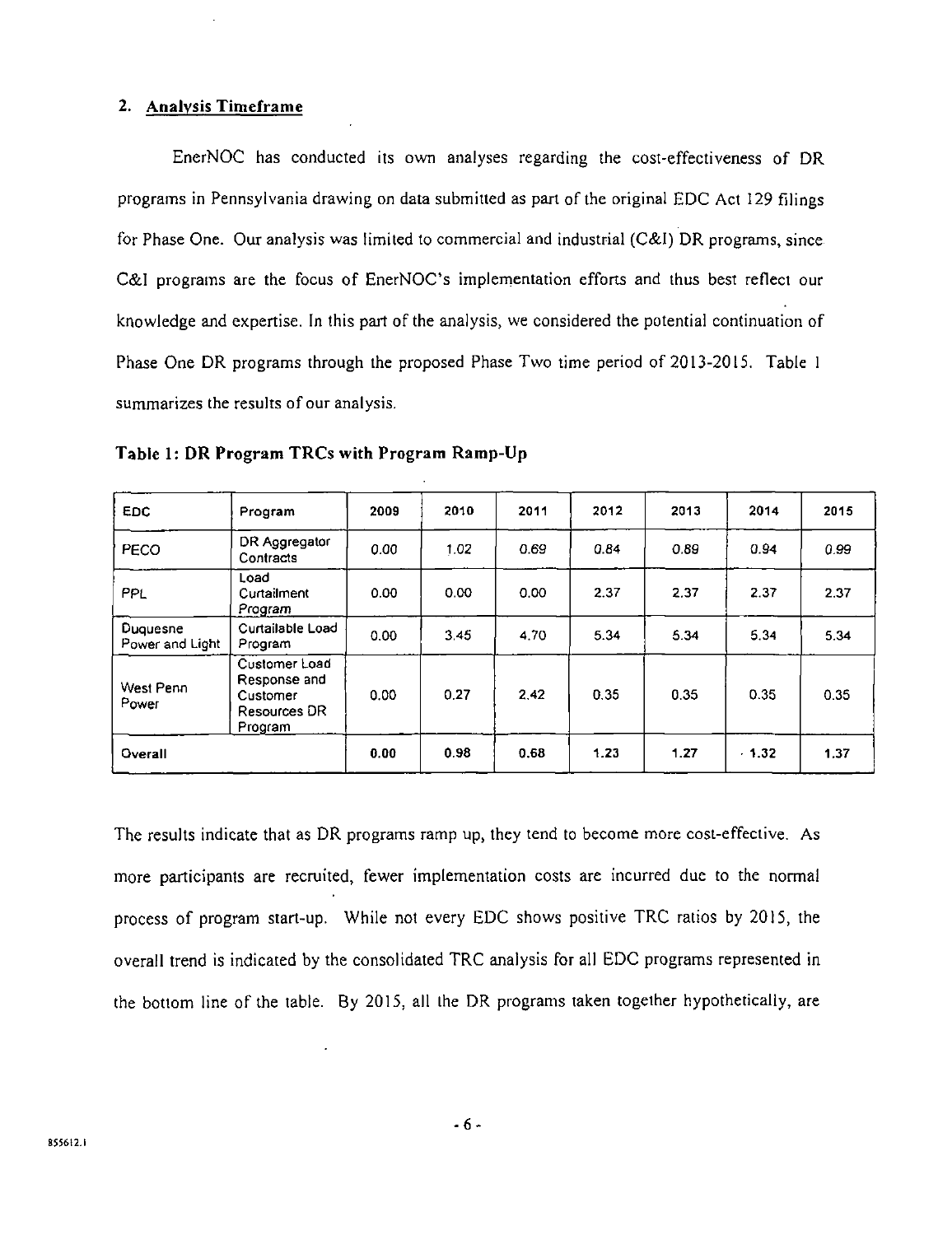cost-effective.<sup>1</sup> This result points to the importance of looking at a continuous timeframe when considering DR program cost-effectiveness. From our experience, DR programs tend to incur significant costs at their beginning. These costs are related to developing marketing strategies, recruiting customers, developing program infrastructures such as tracking systems, communications equipment, and the like. Once those systems are in place, DR programs tend to operate for less cost while continuously delivering the benefits associated with the demand savings. As the Commission considers DR program cost-effectiveness for Phase Two (assuming that the DR programs are allowed to continue beyond 2012), the EDCs should be assessing the DR program cost-effectiveness over the entire time horizon of Phases One and Two. This will result in a more favorable TRC results.

#### **3. Inclusion of T&D Avoided Costs**

In its comments submitted to the Commission regarding the Act 129 Energy Efficiency and Conservation Program (EE&C) Phase Two Tentative Implementation Order, EnerNOC noted that another benefit to demand response programs that is not currently considered in the Pennsylvania TRC methodology is the avoided cost of new transmission and distribution (T&D) infrastructure.<sup>2</sup> From our decades-long experience assisting utilities around the world to plan, develop and implement both demand response (DR) and energy efficiency (EE) programs, we have learned that the associated reductions in peak demand resulting from these programs also reduce the need to expand the T&D system. A portion of T&D investment is driven by the need to have enough capability available to move electricity to where it is needed during peak times

<sup>&</sup>lt;sup>1</sup> Note that EnerNOC recognizes that each program must be assessed individually, however the purpose of the consolidated result is to illustrate the overall trend that DR programs tend to become more cost-effective the longer they are in place.

<sup>&</sup>lt;sup>2</sup> EnerNOC June 25, 2012 comments at p. 5,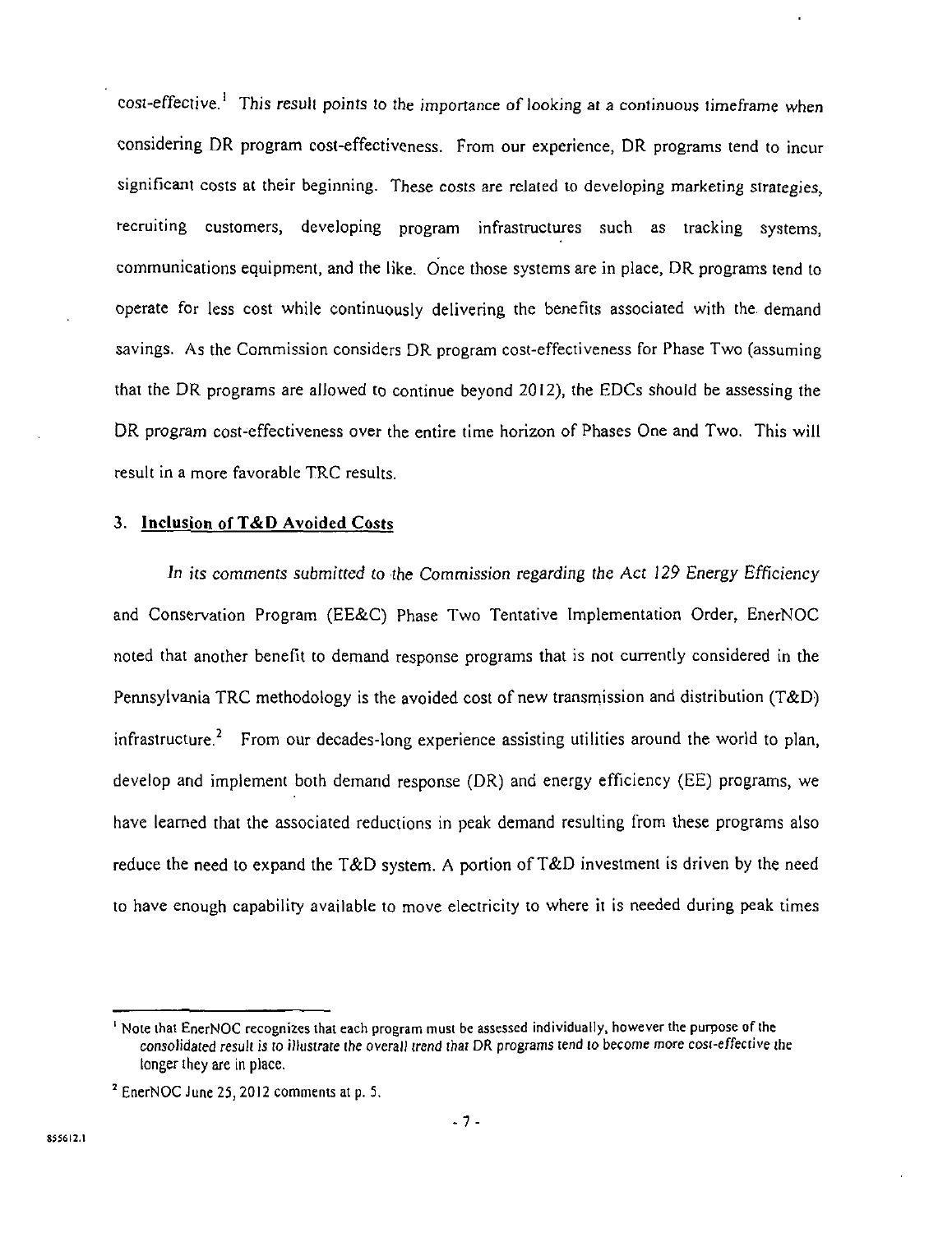while maintaining a sufficient level of reliability. Additionally, geographic expansion of the system requires T&D investment, and that is often correlated to growth in peak demand.

EnerNOC reviewed the Act 129 EE&C plan filings from each of the Electric Distribution Companies (EDCs). In no instance did EnerNOC observe that the EDCs appropriately considered the benefits associated with avoided T&D investments for their TRC assessments of DR and EE program cost-effectiveness. EnerNOC believes that this was an incorrect. interpretation of the PUC's direction regarding the treatment of T&D costs for the TRC test. Further, exclusion of T&D avoided costs is inconsistent with common industry practice. As a result of excluding T&D avoided costs, EDCs have significantly undercounted the benefits associated with avoided T&D investments as a result of the Act 129 DR and EE programs. This is particularly important for many DR programs which would have been more cost-effective had the EDCs included T&D benefits.

#### *2J ApDlication of T&D Avoided Costs in Other Jurisdictions*

Table 2 provides several examples of the use of avoided T&D costs for the purposes of DR and EE program cost-effectiveness in other states. When compared to the avoided T&D figures cited in Appendix 1 of the recently-completed market potential study, it is clear that the EDCs have largely ignored the full benefits associated with many of their Act 129 programs, particularly DR programs.<sup>3</sup> Only a few EDCs reported *any* avoided T&D values in their Act 129 filings, and for those that did, these values averaged around  $$0.12/kW-year$ , more than an order of magnitude less than the lowest value and other utilities in the U.S. have attributed to DR programs similar in nature (i.e., peak load reduction) to Act 129.''

<sup>&</sup>lt;sup>3</sup> GDS Associates, Electric Energy Efficiency Potential for Pennsylvania, May 2012, Appendix 1 Avoided Cost and Model Inputs by EDCs.

<sup>4</sup> Only MetEd, Penn Power, West Penn, and Pennelec reported avoided T&D costs. The other EDCs did not include T&D avoided costs in their filings.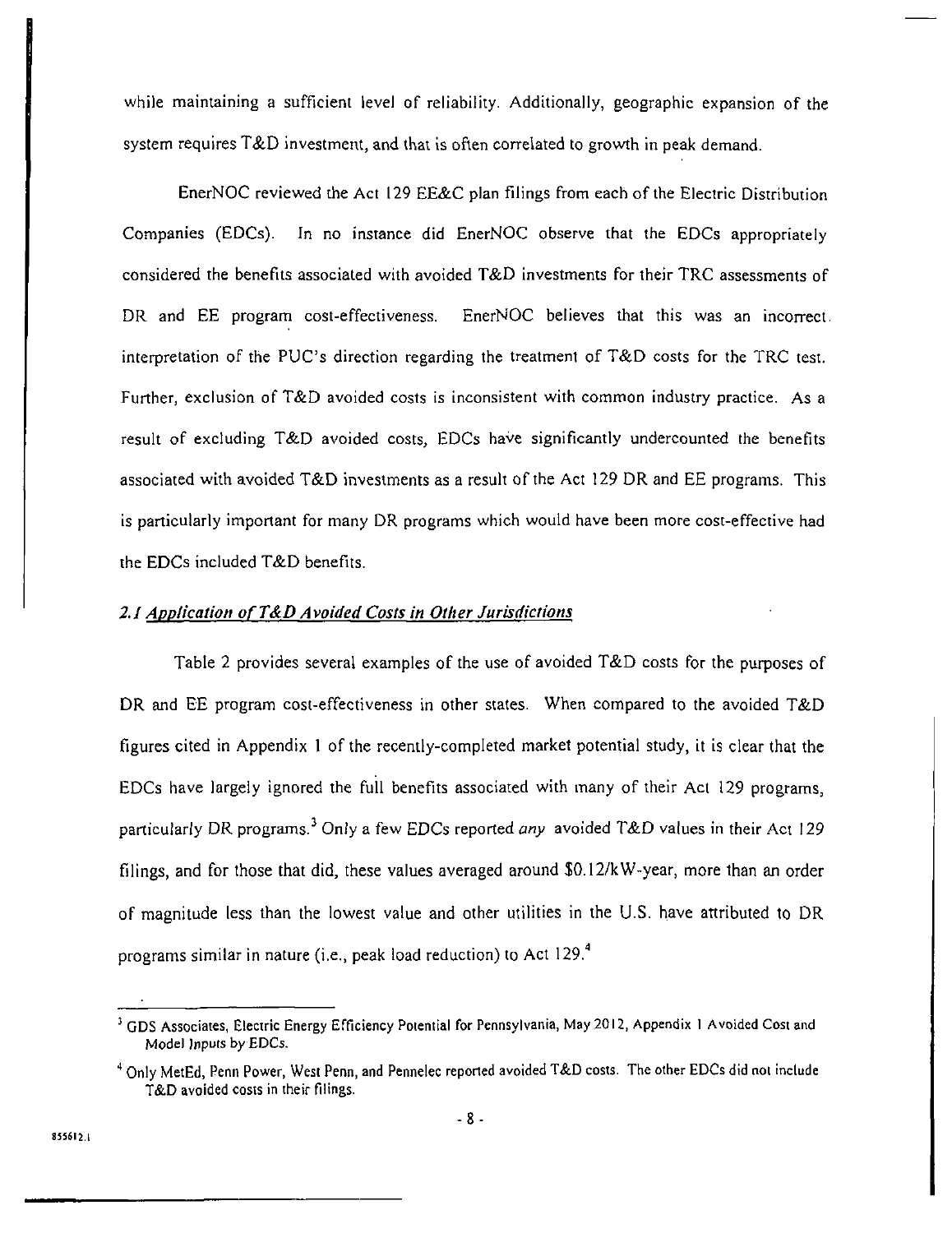| State/Utility          | <b>Avoided T&amp;D</b><br>Cost (\$/kW-year) | <b>Source</b>                                                                                                                                                                                        |  |  |  |
|------------------------|---------------------------------------------|------------------------------------------------------------------------------------------------------------------------------------------------------------------------------------------------------|--|--|--|
| Connecticut/CL&P       | 29.2                                        | Connecticul Light and Power Company, Assessment of Avoided<br>Cost of Transmission and Distribution. October 2009 at p. 1.                                                                           |  |  |  |
| Wisconsin/statewide    | 30.0                                        | Energy Center of Wisconsin, Energy Efficiency and Customer-Sited<br>Renewable Resource Generation in Wisconsin, August 2009 at p.<br>EE-13.                                                          |  |  |  |
| New York/upstate       | 33.5                                        | New York Public Service Commission, Order Approving "Fast Track"<br>Utility-Administered Electric Energy Efficiency Programs with<br>Modifications, January 2009 (Case # 08-E-1003, et al) at p. 36. |  |  |  |
| California/SCE         | 54.6                                        | California Public Utilities Commission, Decision Adopting a Method<br>for Estimating the Cost-Effectiveness of Demand Response<br>Activities, December 2010 (Docket # R07-01-041) at p. 37.          |  |  |  |
| California/SDG&E       | 74.8                                        | ld.                                                                                                                                                                                                  |  |  |  |
| California/PG&E        | 76.6                                        | Id.                                                                                                                                                                                                  |  |  |  |
| New York/Con<br>Edison | 100.0                                       | New York Public Service Commission, Order Approving "Fast Track"<br>Utility-Administered Electric Energy Efficiency Programs with<br>Modifications, January 2009 (Case # 08-E-1003, et al) at p. 37. |  |  |  |

#### **Table 2: Representative Avoided T&D Costs in Other Jurisdictions**

#### *2.2 Cost-Effectiveness Results with T&D Benefits*

Based on the data provided in Table 2, EnerNOC conducted an analysis of the costeffectiveness of each EDC C&l DR program, assuming that a very modest \$30/kW-year is added to the avoided costs to represent the avoided T&D costs.<sup>5</sup> Table 3 summarizes the results of that assessment. As can be seen, by 2012, three of the four DR programs are clearly cost-effective.

**Table 3: TRC Ratios with Avoided T&D Costs** 

| <b>EDC</b>                  | Program                                                              | 2009 | 2010 | 2011 | 2012 | 2013 | 2014 | 2015 |
|-----------------------------|----------------------------------------------------------------------|------|------|------|------|------|------|------|
| PECO                        | DR Aggregator<br>Contracts                                           | 0.00 | 1.42 | 1.10 | 1.24 | 1.28 | 1.32 | 1.37 |
| PPL                         | Load<br>Curtailment<br>Program                                       | 0.00 | 0.00 | 0.0  | 3.18 | 3.12 | 3.06 | 3.01 |
| Duquesne<br>Power and Light | Curtailable Load<br>Program                                          | 0.00 | 4.40 | 5.35 | 5.84 | 5.83 | 5.82 | 5.81 |
| West Penn<br>Power          | Customer Load<br>Response and<br>Customer<br>Resources DR<br>Program | 0.00 | 0.27 | 3.93 | 0.94 | 0.93 | 0.91 | 0.90 |

There was insufficient data to reproduce the cost-effectiveness results for the FirstEnergy companies.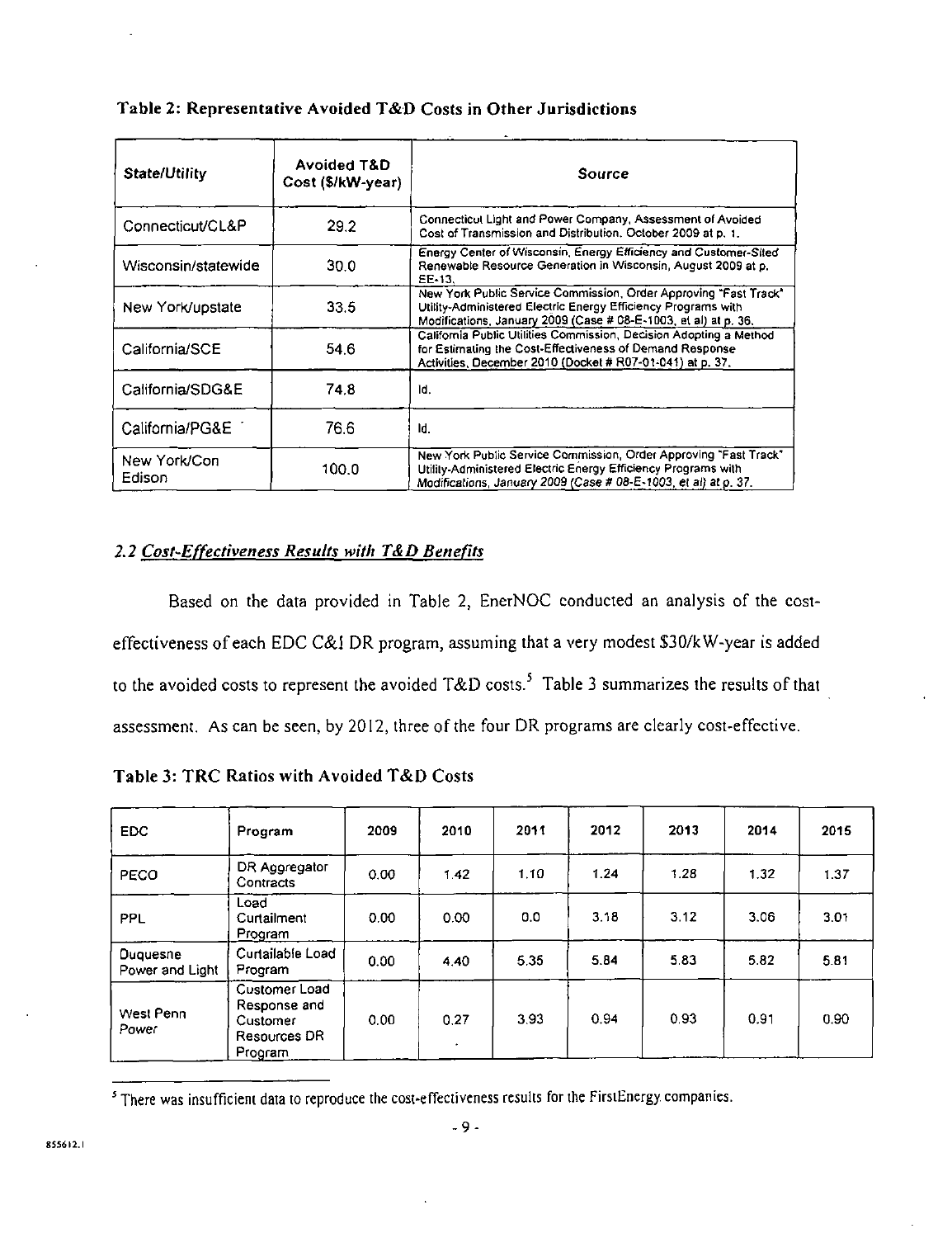#### 4. Customer Incentives

According to the current TRC practices, EDCs are required to treat 100% of the DR implementation costs (including customer incentives) as program marketing or participant enablement costs. We believe this is an inappropriate treatment of the costs and is out of line with common industry practice. For example, California allows for 25% of the DR aggregator costs (inclusive of customer incentives) to be considered pass-through or transfer costs and thus not burdened as a cost in the TRC test.<sup>6</sup> The theory behind this application is that customers incur minimal enablement costs under these programs since the load aggregators typically provide all necessary DR program enablement equipment to the customers without cost.

In our initial comments to the draft implementation order, we conducted a sensitivity assessment where we assumed that some portion of the DR implementation costs would be treated as incentives.<sup>7</sup> Based on the application of the California data, we have modified our analysis and present the results in Table 4. In the first column, we report the TRC ratios that we had recalculated as part of our initial comments, where 100% of incentives are treated as a cost.<sup>8</sup> The next column applies the California approach of treating 25% of the customer incentives are considered a transfer payment, and thus are not burdened as a cost in the TRC test. As can be seen, each program becomes significantly more cost effective. The last column applies a greater percentage of the customer incentive (50%) as a transfer payment. When this change is made, the programs become more cost-effective. EnerNOC believes that a 50% treatment of the

<sup>&</sup>lt;sup>6</sup> California Public Utilities Commission, Decision Adopting a Method for Estimating the Cost-Effectiveness of Demand Response Activities, December 2010 (Docket # R07-01-041).

<sup>7</sup> EnerNOC April 17, 2012 comments at p. 13.

 $^8$  EnerNOC has been informed by staff that one reason the Commission assumed that 100% of the incentives are costs is that the fraction of incentives passed on to customers was not known by the EDCs or the Commission. Despite its highly sensitive nature, EnerNOC is willing to submit such data in aggregate form to the Commission on a confidential basis if it will assist the Commission in reaching a determination that CSPs do not retain 100% of the Act 129 incentives for themselves and thus that 100% of incentive payments should not be treated as costs. We believe that many other CSPs would also be willing to do so on a comparable confidential basis.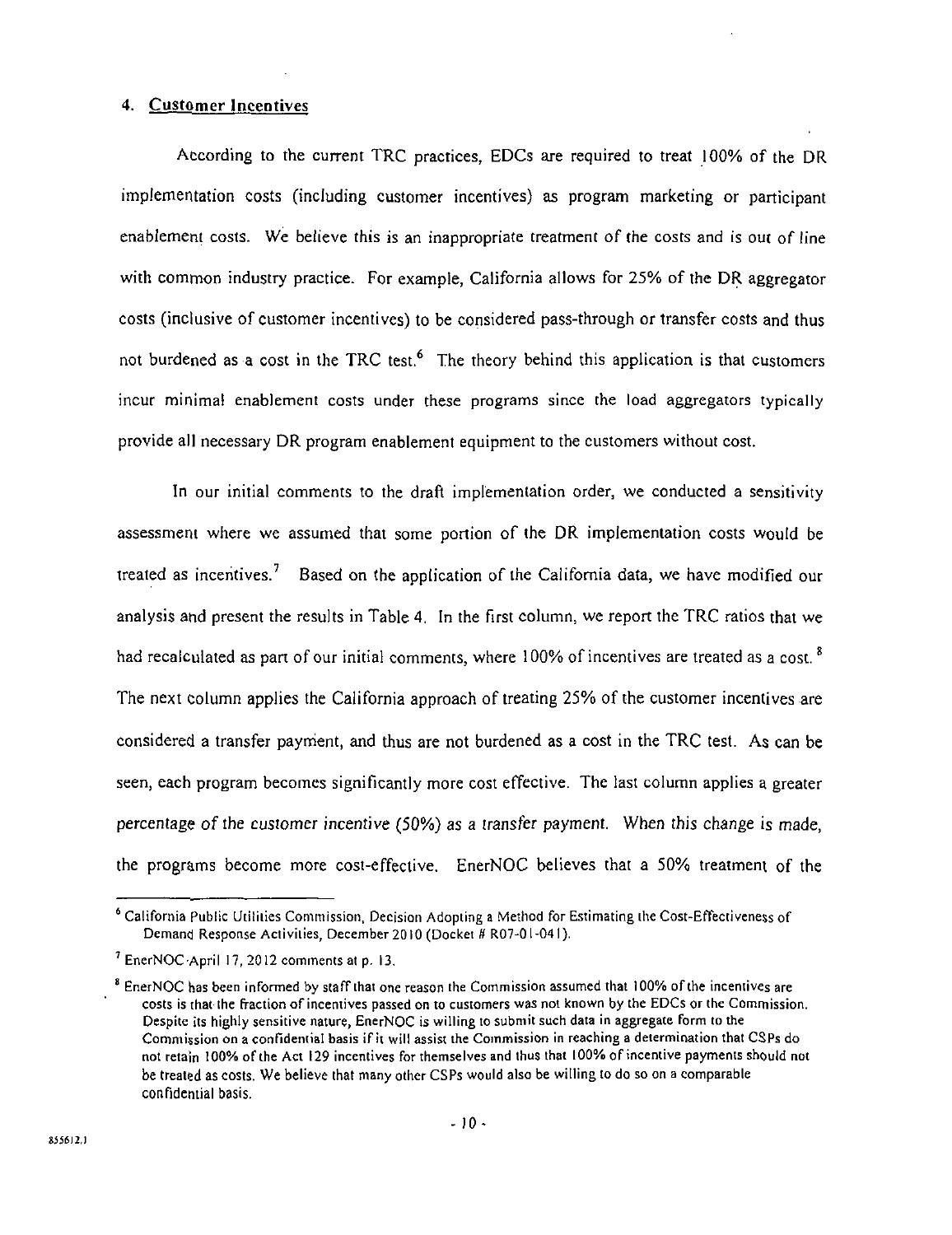customer incentives as a transfer payment is appropriate for the DR aggregator programs. Based on our experience, customers incur negligible costs to participate in the DR program. They do not invest in enablement equipment and typically curtail loads that do not affect their production (i.e., building systems such as cooling and lighting and non-essential production equipment), and thus they do not see reductions in their own business revenues of the magnitude assumed in the California estimates. To the extent the amount assumed to be a cost is considered to be the amount retained by the customer as an incentive and treated as a pass-through (as opposed to retained by the CSP and assumed to be a cost,) EnerNOC submits that 25% grossly understates the fraction of incentives passed on to the customer.

| <b>EDC</b>                                                             | Program                                                              | <b>TRC including</b><br>100% of incentive<br>costs | TRC if 25% of<br>incentive cost<br>passed through<br>(CA protocol) | TRC If 50% of<br>incentive cost<br>passed through<br>(EnerNOC<br>proposal) |
|------------------------------------------------------------------------|----------------------------------------------------------------------|----------------------------------------------------|--------------------------------------------------------------------|----------------------------------------------------------------------------|
| <b>PECO</b>                                                            | DR Aggregator<br>Contracts                                           | 0.81                                               | 1.06                                                               | 1.52                                                                       |
| PPL                                                                    | Load Curtailment<br>Program                                          | 1.28                                               | 1.67                                                               | 2.43                                                                       |
| Duquesne Power<br>and Light                                            | Curtailable Load<br>Program                                          | 4.09                                               | 4.66                                                               | 5.41                                                                       |
| West Penn Power                                                        | Customer Load<br>Response and<br>Customer<br>Resources DR<br>Program | 0.55                                               | ٠<br>0.61                                                          | 0.67                                                                       |
| <b>First Energy</b><br>Companies (MetEd,<br>Penn Power and<br>Penelec) | C/I Large Sector<br>DR Program                                       | Insufficient data to<br>calculate B/C ratio        | Insufficient data to<br>calculate B/C ratio                        | Insufficient data to<br>calculate B/C ratio                                |

**Table 4: TRC Ratios under Various Customer Incentive Cost Scenarios** 

#### **5. Future Capacity Benefits from PJM Auctions**

In our comments thus far, we have shown that the DR programs will become more costeffective if two variables are considered appropriately  $-$  the use of a multi-year calculation and the categorization of customer incentives. The DR programs also become more cost-effective if the additional benefits associated with reductions in prices to non-participants and sayings on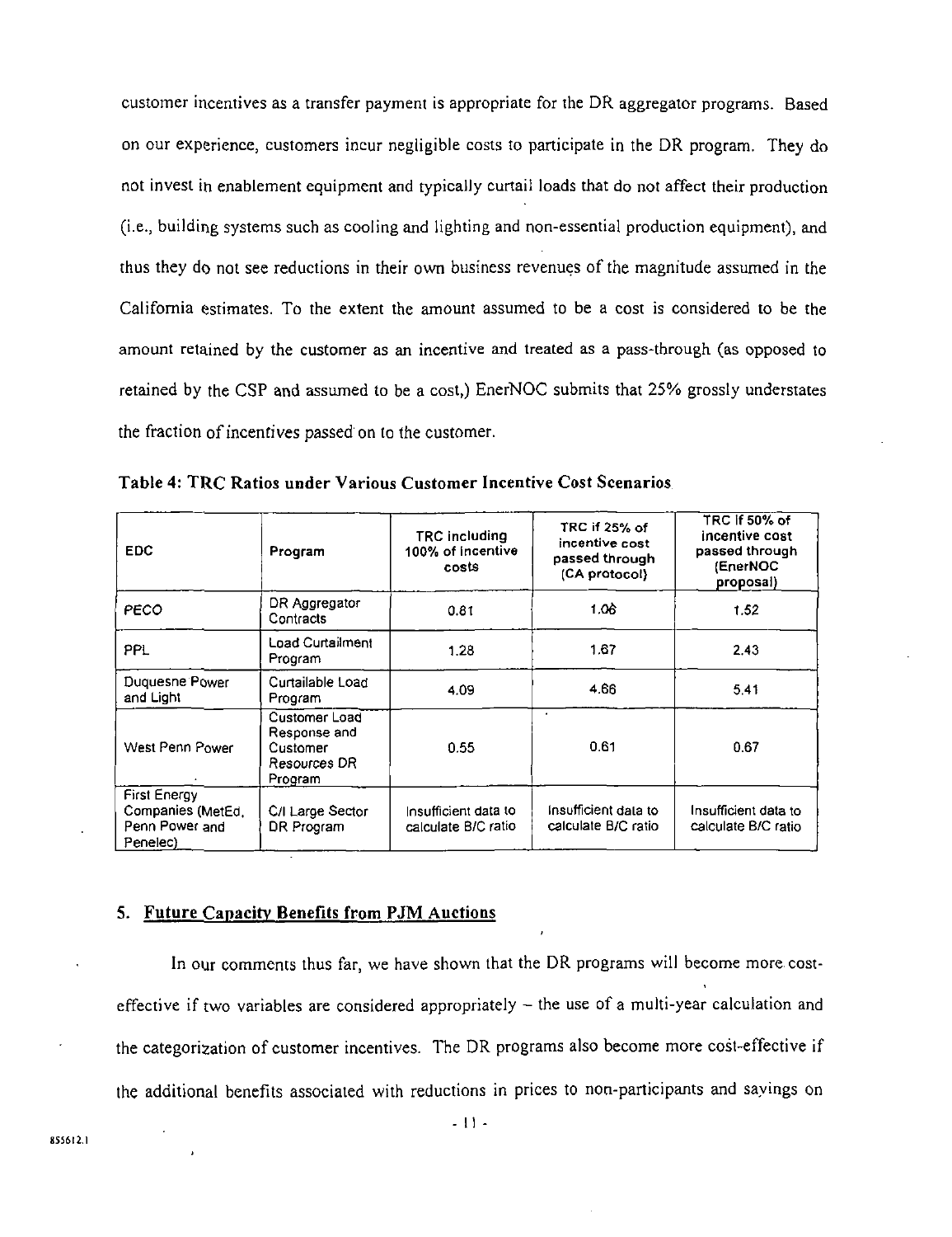transmission and distribution infrastructure costs are also considered, as we argued in our initial comments on the draft implementation order.<sup>9</sup> These benefits are at times neglected in TRC calculations because they are difficult to quantify. However, these benefits can be significant.

To quantify the economic benefits to non-participants, we note the capacity price reduction effected by the presence of demand response programs and multiply that difference in price by the total amount of load affected. We used PJM auction information to find prices for the 2013 and 2014 auctions. Scenarios are available in these two years to show what prices would have been by excluding DR. To be conservative, we chose to apply the lower price delta from the 2014 auction scenario analysis. We calculate that for every megawatt (MW) of DR in Pennsylvania for the 2014 auction, the price decreases by \$0.82/MW-year. This is then multiplied by the total load served in Pennsylvania per year to find the total dollar amount saved by customers. The estimated total NPV of benefits accruing to each of the EDCs from lowered capacity costs are presented in Table 5. This evidence is thus far uncontested, but even if parties were to assert a different value, it is a certitude that the value is not the zero value currently attributed.

*Id. at p. 12.*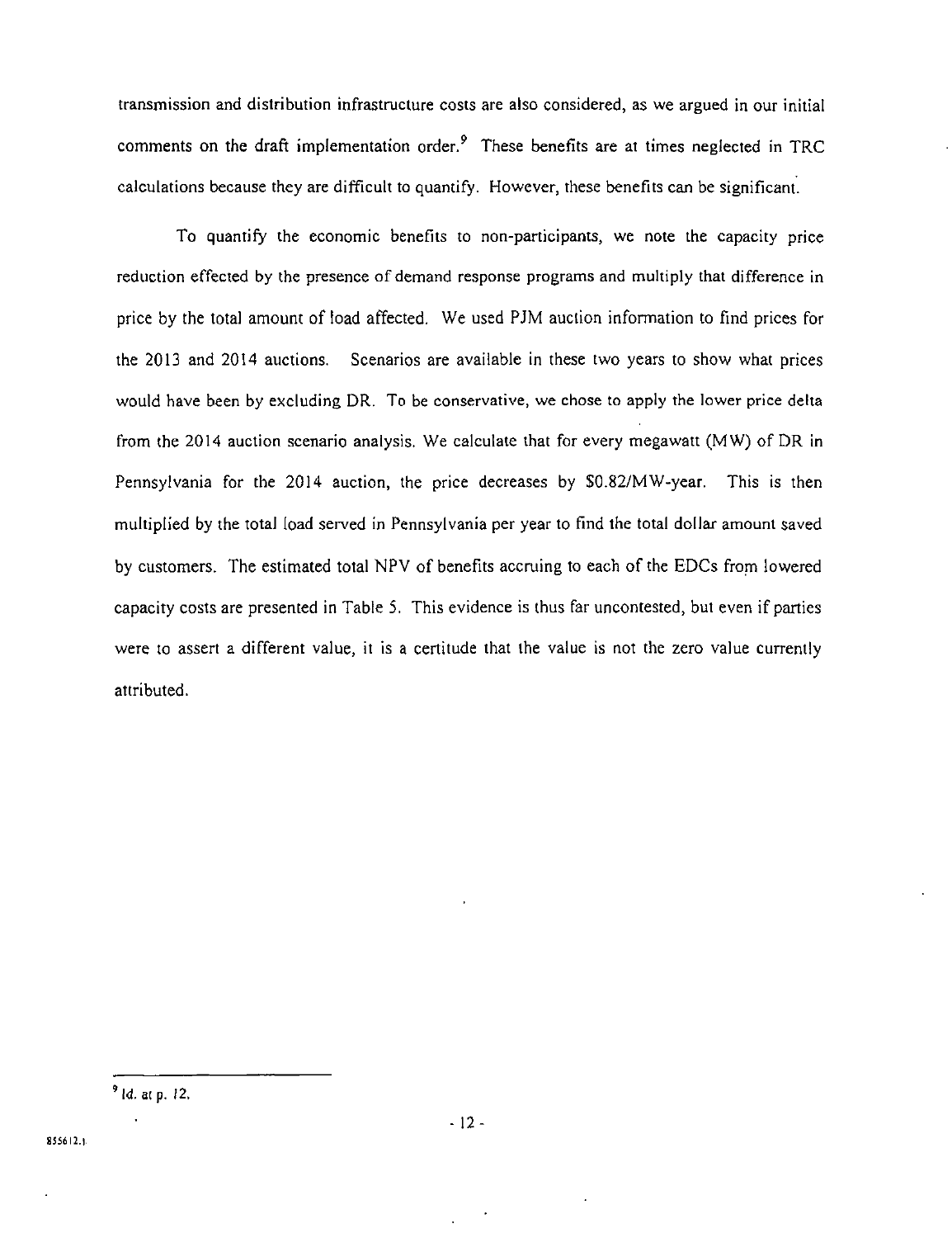| EDC                                                                    | Program                                                                     | TRC with original<br>benefits stream        | <b>TRC</b> with<br>additional non-<br>participant benefits |
|------------------------------------------------------------------------|-----------------------------------------------------------------------------|---------------------------------------------|------------------------------------------------------------|
| PECO                                                                   | DR Aggregator<br>Contracts                                                  | 0.81                                        | 1.04                                                       |
| PPL.                                                                   | <b>Load Curtailment</b><br>Program                                          | 1.23                                        | 1.81                                                       |
| <b>Duquesne Power</b><br>and Light                                     | Curtailable Load<br>Program                                                 | 4.09                                        | 4.42                                                       |
| West Penn Power                                                        | Customer Load<br>Response and<br>Customer<br><b>Resources DR</b><br>Program | 0.55                                        | 1.08                                                       |
| <b>First Energy</b><br>Companies (MetEd,<br>Penn Power and<br>Penelec) | C/I Large Sector<br>DR Program                                              | Insufficient data to<br>calculate B/C ratio | Insufficient data to<br>calculate B/C ratio                |

Table 5: NPV of Non-Participant Benefits from Analyzed DR Portfolio

The results in Table 5 clearly illustrate that all DR programs become more cost-effective, and indeed pass the cost-effectiveness threshold, with just this single change to the TRC.

#### 6. Conclusion

EnerNOC appreciates the opportunity to comment on the draft TRC Test requirements for Phase Two of the Energy Efficiency and Conservation Programs. EnerNOC believes that many of the enhancements that it has proposed for assessing the cost-effectiveness of energy efficiency and demand response programs will be beneficial to Pennsylvania electric customers. EnerNOC urges the Commission to adopt the recommendations described in these comments to ensure that all Act 129 programs are assessed on an equitable basis.

As noted in our June 25 comments regarding the Tentative Order, EnerNOC believes that the appropriate consideration of avoided T&D costs alone is sufficient to ensure that even under the existing grossly deficient TRC methodology, that all of the Act 129 programs are cost effective and thus merit continuation as required by Act 129. However, the cumulative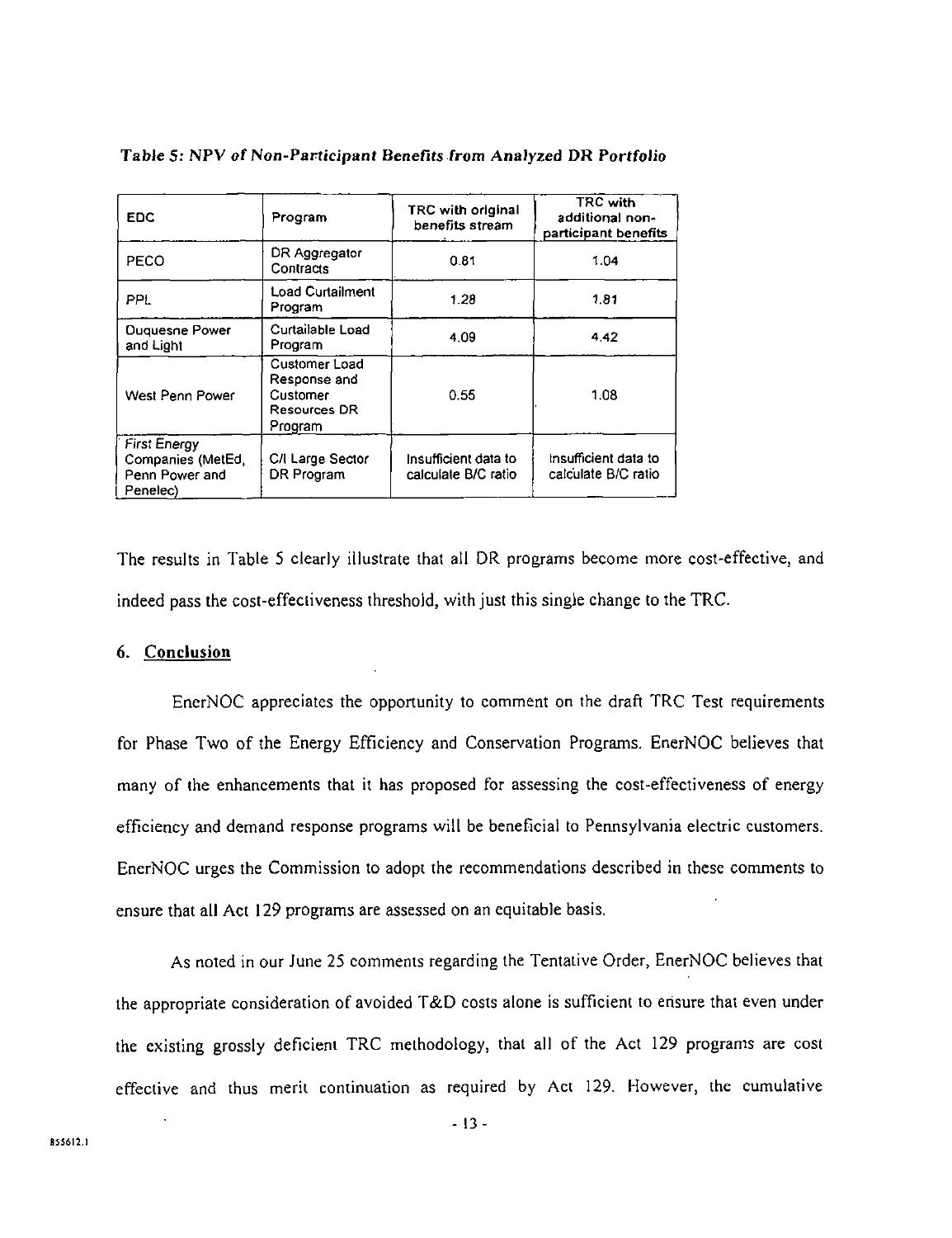incremental benefits of only some, let alone all, of the factors described herein make it a certainty that even the least cost effective of the EDC peak load reduction programs would be cost effective and therefore worthy of continuation if the deficiencies inherent in the existing TRC were corrected.

The Commission should remedy these deficiencies and in so doing assure itself that the peak load reduction programs already cost effective if reasonable avoided T&D costs are considered, provide an overwhelming benefit to the Commonwealth's electric customers, participant and non-participant alike.

Having done so, the Commission must then take whatever action is necessary to ensure that the Act 129 peak load reduction programs do not "go dark" for 2013.